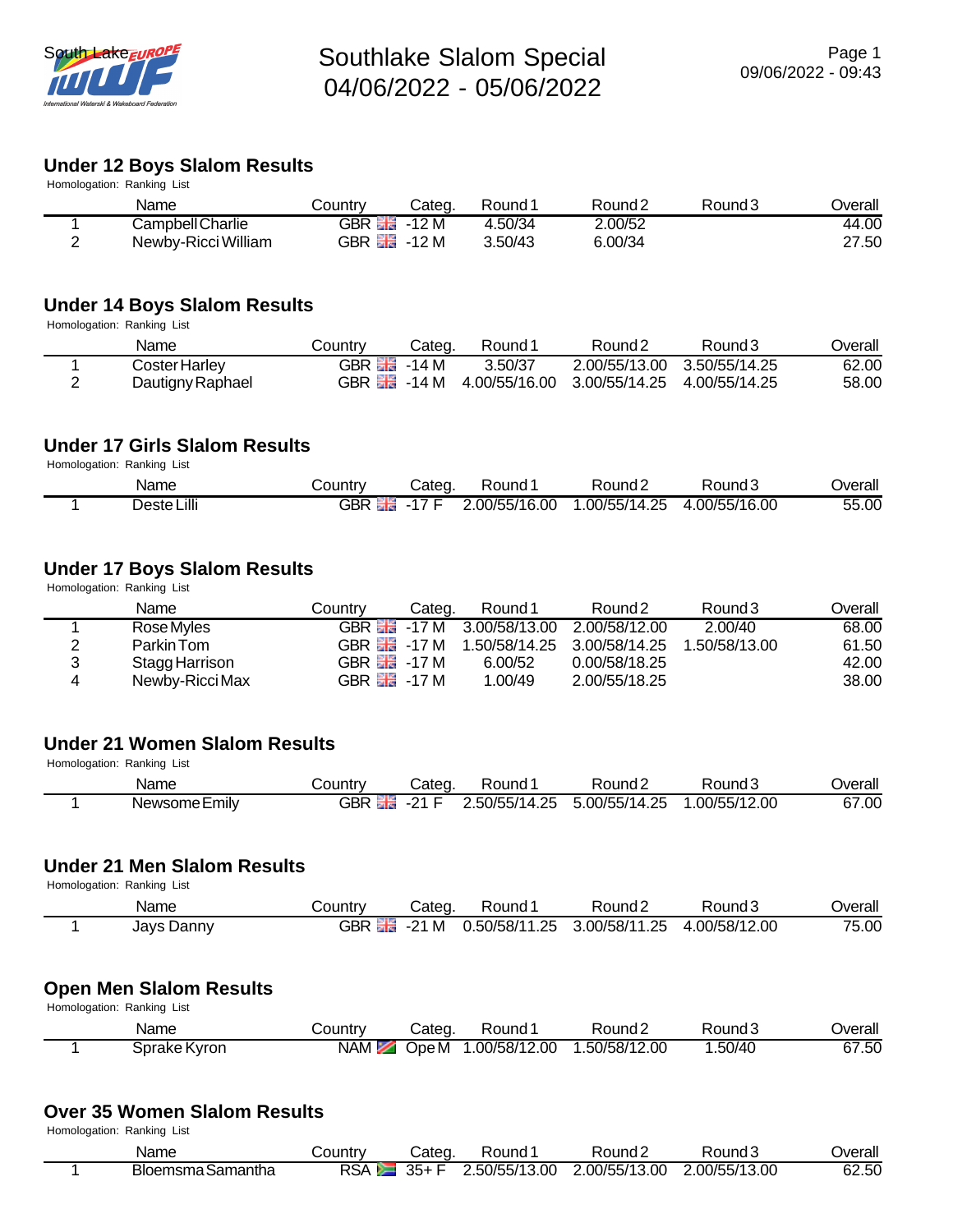

## South Lake Europe Southlake Slalom Special 04/06/2022 - 05/06/2022

 Name Country Categ. Round 1 Round 2 Round 3 Overall 2 Crowley Jenny GBR 35+ F 4.00/55/18.25 5.00/55/18.25 3.50/55/18.25 47.00

#### **Over 35 Men Slalom Results**

| Homologation: Ranking List |                |            |       |               |               |               |         |  |  |  |
|----------------------------|----------------|------------|-------|---------------|---------------|---------------|---------|--|--|--|
|                            | Name           | Country    | Cated | Round:        | Round 2       | Round.        | Jverall |  |  |  |
|                            | Bloemsma Jamie | <b>NED</b> | 35+ M | 0.50/55/12.00 | 2.00/55/11.25 | 2.00/55/11.25 | 74.00   |  |  |  |

#### **Over 45 Women Slalom Results**

Homologation: Ranking List

| Name                          | ∟ountr∨   | Cated      | Round       | Round's                         | Round         | Overall |
|-------------------------------|-----------|------------|-------------|---------------------------------|---------------|---------|
| <b>.</b><br>Lorraine<br>Sizer | GBR<br>酒園 | . .<br>45+ | 00/52/14.25 | ∠.50/52/14 <sup>~</sup><br>25.ء | 1.00/52/14.25 | 52.00   |

## **Over 45 Men Slalom Results**

Homologation: Ranking List

|   | Name                 | Countrv | Categ. | Round 1                                                | Round <sub>2</sub>                                     | Round3        | Overall |
|---|----------------------|---------|--------|--------------------------------------------------------|--------------------------------------------------------|---------------|---------|
|   | Campbell Glenn       |         |        | GBR $\frac{12}{100}$ 45+ M 5.00/55/11.25 3.50/55/11.25 |                                                        |               | 77.00   |
|   | Cooke Paul           |         |        |                                                        | GBR HH 45+ M 1.00/55/11.25 3.00/55/11.25 2.50/55/12.00 |               | 75.00   |
|   | <b>Smith Steve</b>   |         |        |                                                        | GBR HH 45+ M 3.50/55/12.00 2.00/55/13.00               | 4 00/55/12 00 | 70.00   |
| Δ | Kiernander Christian |         |        |                                                        | GBR 26+ M 2.00/55/16.00 0.50/55/18.25                  | 2.50/52       | 50.00   |

#### **Over 55 Women Slalom Results**

Homologation: Ranking List

| Name             | Country                    | Categ. | Round:                    | Round 2 | Round 3 | <b>Jverall</b> |
|------------------|----------------------------|--------|---------------------------|---------|---------|----------------|
| Clements Chantal |                            |        | GBR - 55+ F 3.00/52/14.25 | 5.00/37 | .50/37  | 57.00          |
| Moore Jane       | GBR $\frac{12}{100}$ 55+ F |        | 2.00/52/14.25             | 2.00/37 | 4.00/37 | 56.00          |

## **Over 55 Men Slalom Results**

Homologation: Ranking List

|   | Name               | Country                       | Categ. | Round 1       | Round <sub>2</sub> | Round <sub>3</sub> | Overall |
|---|--------------------|-------------------------------|--------|---------------|--------------------|--------------------|---------|
|   | Wilkinson Jonathan | GBR $\frac{12}{10}$ 55+M      |        | 1.50/55/11.25 | 3.00/55/11.25      |                    | 75.00   |
| 2 | Peckett Timothy    | GBR $\frac{12}{12}$ 55+M      |        | 1.00/55/12.00 | 2.00/55/12.00      | 0.50/55/12.00      | 68.00   |
| 3 | Scott-Ely Stuart   | GBR $\frac{81}{20}$ 55+M      |        | 4.00/40       | 2.00/55/12.00      | 2.50/40            | 68.00   |
| 4 | Allman Nick        | GBR $\frac{81.2}{21.2}$ 55+ M |        | 1.50/55/13.00 | 5.00/55/13.00      | 2.00/55/13.00      | 65.00   |
| 5 | Lochhead Kevin     | GBR $\frac{81}{200}$ 55+ M    |        | 4.00/55/13.00 | 1.50/55/13.00      | 2.50/55/13.00      | 64.00   |
| 6 | Fardon Allan       | GBR $\frac{12}{100}$ 55+M     |        | 2.00/55/13.00 | 4.00/55/13.00      | 3.50/40            | 64.00   |
|   | Wooldridge Simon   | GBR $\frac{12}{100}$ 55+ M    |        | 5.00/40       | 3.50/55/18.25      | 2.50/55/18.25      | 45.50   |
| 8 | Rollingson Gary    | GBR $\frac{12}{12}$ 55+M      |        | 3.50/40       | 3.00/55/18.25      | 1.00/52            | 45.00   |

### **Over 70 Men Slalom Results**

Homologation: Ranking List

| Name           | ountryـ               | Categ      | ≺ound  | Round∠            | Round 3       | Overall |
|----------------|-----------------------|------------|--------|-------------------|---------------|---------|
| Cohen Jonathan | $- - -$<br><b>GBR</b> | $70+$<br>M | .00/34 | 3.50/52/12<br>.00 | 2.50/52/13.00 | 69.50   |

#### **Over 75 Women Slalom Results**

| Homologation: Ranking List |           |        |                    |         |         |                |
|----------------------------|-----------|--------|--------------------|---------|---------|----------------|
| Name                       | ountryــد | Categ. | Round <sup>1</sup> | Round 2 | Round's | <b>Jverall</b> |